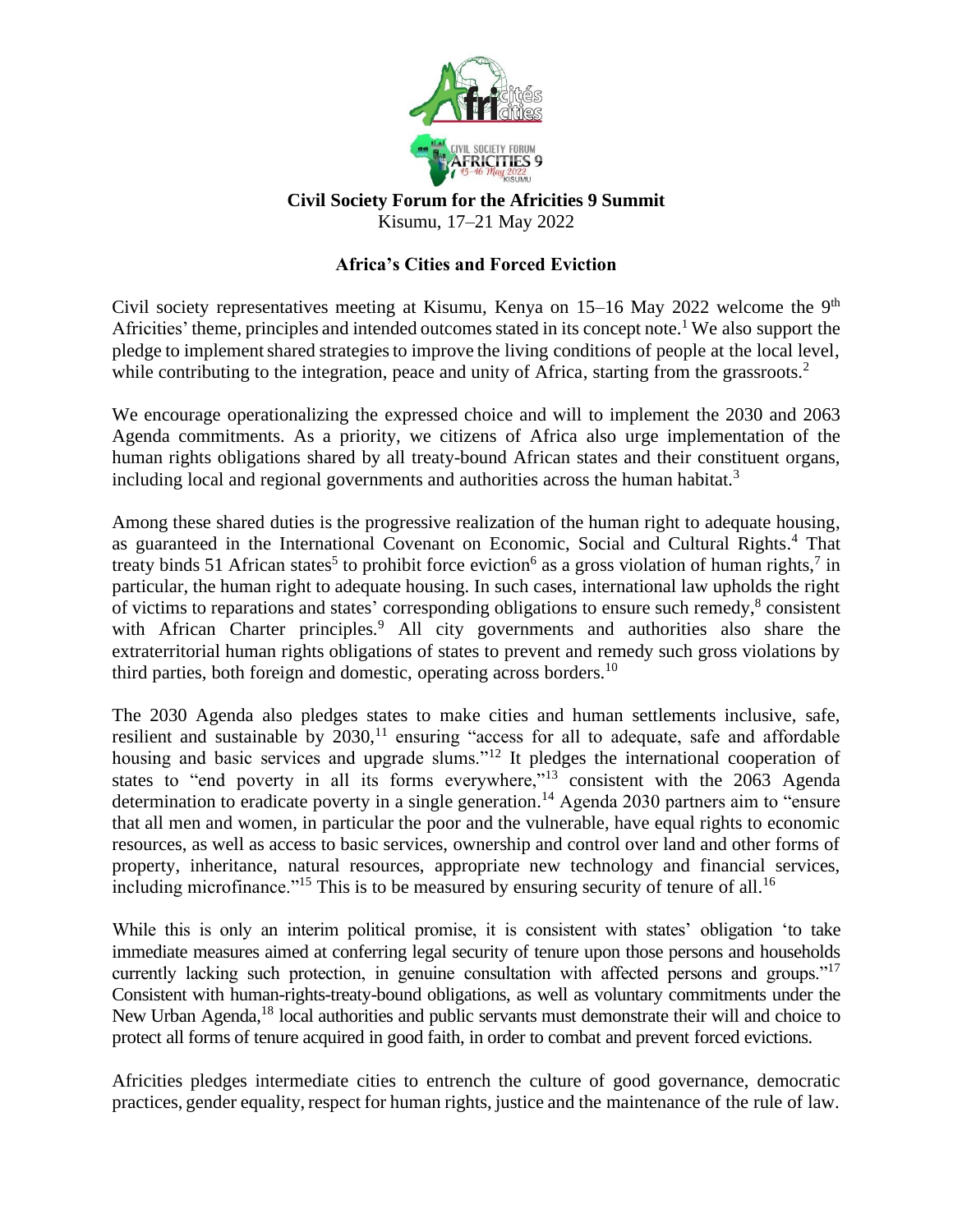That means local authorities should operate with a sense of accountability to the people who elect and mandate them.<sup>19</sup> That accountability requires them to prevent, prosecute and remedy forced evictions, which have proved to deepen poverty, as well as violate a bundle of human rights.<sup>20</sup>

The Habitat International Coalition's Housing and Land Rights Network Violation Database indicates that at least 11,959,550 African citizens have been subjected to punishing forced evictions since adopting Agenda 2063. While not all of these gross violations took place in intermediate cities, this number is by no means comprehensive. And none of these victims—men, women, children and youth—has enjoyed her/his entitled reparations.

While Agenda 2030 and Agenda 2063 refer to human rights-based governance, they only allude to the human rights *obligations* of states and their organs, and omit any reference to states' obligation to combat forced eviction as a gross violation of human rights and grounds for reparation of its victims.

We note that the intended outcomes of Africities 9 call for "a specific program for the development and planning of intermediary cities" and "a review of planning and development methods in Africa by taking the grassroots as a starting point." As partners in local spheres of government, we civil society representatives call for the Africities Summit to heed this call to operationalize duties to end the prevailing practice of forced eviction. Only then, could we achieve that goal of an "Africa of good governance, democracy, respect for human rights, justice and the rule of law." $^{21}$ 

At Kisumu, Kenya 16 May 2022



**Housing and Land Rights Violation Database** Mapping Eviction, Dispossession, Destruction and Privatization-related Cases

Color-coded HIC-HLRN Violation Database map depicting numbers of persons affected by housing and land rights violations as of 16 May 2022. Source[: www.hlrn.org.](http://www.hlrn.org/)